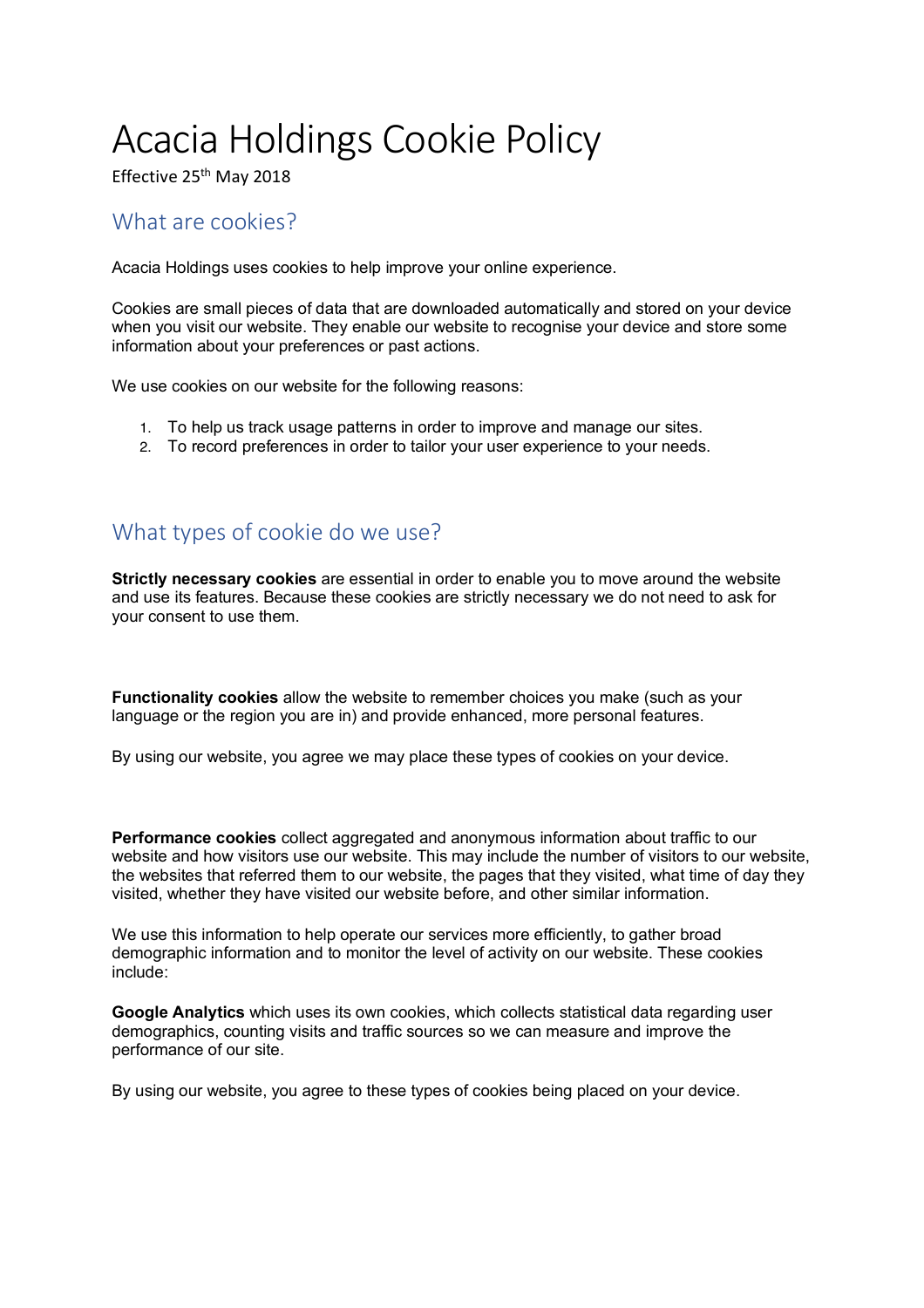### How to manage your cookies

We use cookies to ensure the best experience for our website users. Accepting cookies is usually the best way to make sure you get the best from a website.

If you wish to control or disable cookies, you can easily do this through your browser settings. However, restricting cookies may affect your experience on our website and prevent some services and tools from working.

All browsers are different. Depending on the browser you are using, cookies can be managed according to the steps below.

#### **Microsoft Internet Explorer:**

- 1. Choose the menu 'tools' then 'Internet Options'
- 2. Click on the 'privacy' tab
- 3. Select the setting the appropriate setting

More detailed instructions are available here.

#### **Google Chrome**

- 1. Click on the menu icon at the top-right of your browser and select 'Settings'
- 2. Click the 'Advanced' tab, locate the 'Privacy and Security' section and select the 'Content settings' button
- 3. Select 'Cookies' menu item and locate 'Allow sites to save and read cookie data'

More detailed instructions are available here.

#### **Mozilla Firefox:**

- 1. Click on the menu icon at the top-right of your browser window and select 'Preferences'
- 2. Then select the 'Privacy and Security' tab
- 3. Locate the 'History' section, then select 'use custom settings for history'

More detailed instructions are available here.

#### **Apple Safari**

- 1. Click on the cog icon at the top of your browser window and select the 'Preferences' option
- 2. Click on 'Security'
- 3. Select the appropriate "Cookies and website data" option

More detailed instructions are available here.